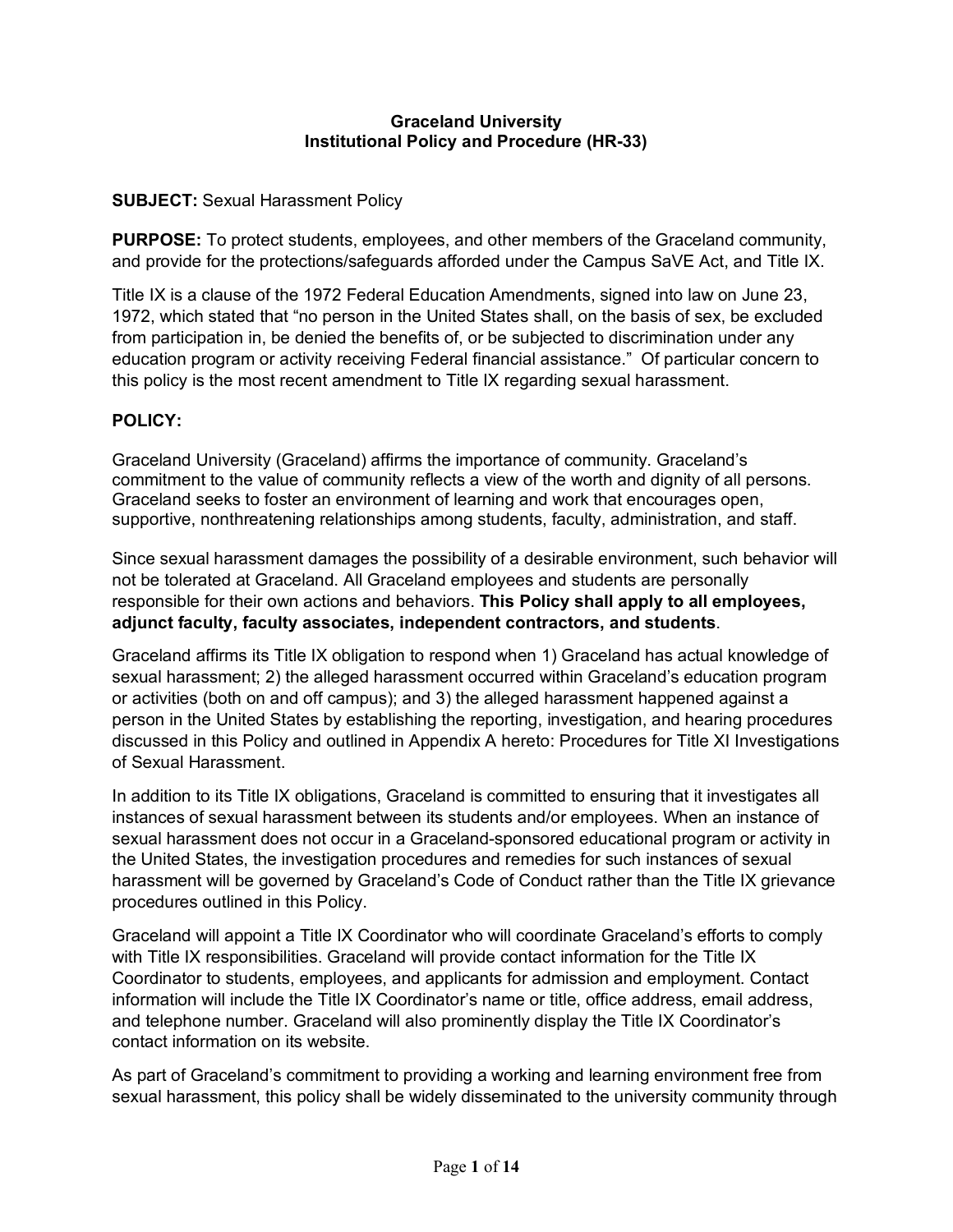orientations, websites, handbooks, and other appropriate channels of communication. In addition, the university shall provide periodic awareness training for employees, students, as well as investigatory training for Title IX response team members. Training materials will be posted on Graceland's website. Prevention education and awareness campaigns will be offered to students throughout the year.

### **DEFINITIONS**

*Complainant(s)* – An individual who is alleged to be the victim of conduct that could constitute sexual harassment.

*Consent* – Knowingly, willingly, voluntarily, and affirmatively giving permission to engage in an activity. Consent must be demonstrated through mutually understandable terms and/or clear, unambiguous actions that indicate a willingness to engage freely in the proposed activity. Consent must be obtained from the beginning and end of each instance and each form of activity. Consent for one form of activity does not mean consent is given for subsequent or alternative activity. Consent is not silent or passive. Consent may be withdrawn at any time. Consent cannot be given by an individual incapacitated for any reason including by drugs and/or alcohol, unconscious, asleep, a passed out individual, or on behalf of another person.

*Dating violence* – Violence committed by a person -

a. who is or has been in a social relationship of a romantic or intimate nature with the Complainant; AND

b. where the existence of such a relationship shall be determined based on a consideration of the following factors:

- 1. The length of the relationship.
- 2. The type of the relationship.
- 3. The frequency of interaction between the persons involved in the relationship.

This violence could be one act or a pattern of behavior. It may involve sexual violence, emotional violence, and/or economic abuse.

*Decision-Maker* – One or more individuals who have been assigned to handle the hearing in a particular Title IX Sexual Harassment investigation, make a decision, and notify the parties in writing reaching their decision. The Decision-Maker in any Title IX grievance process cannot be the investigator(s) or the Title IX Coordinator.

*Domestic violence* – Felony or misdemeanor crimes of violence committed by a current or former spouse or intimate partner of the Complainant, by a person with whom the Complainant shares a child in common, by a person who is cohabitating with or has cohabitated with the Complainant, by a person similarly situated to a spouse of the Complainant under the domestic or family violence laws of the jurisdiction receiving grant monies, or by any other person against an adult or youth victim who is protected from that person's acts under the domestic or family violence laws of the jurisdiction.

*Formal complaint –* A document filed by a Complainant or signed by the Title IX Coordinator alleging sexual harassment against a Respondent and requesting that Graceland investigate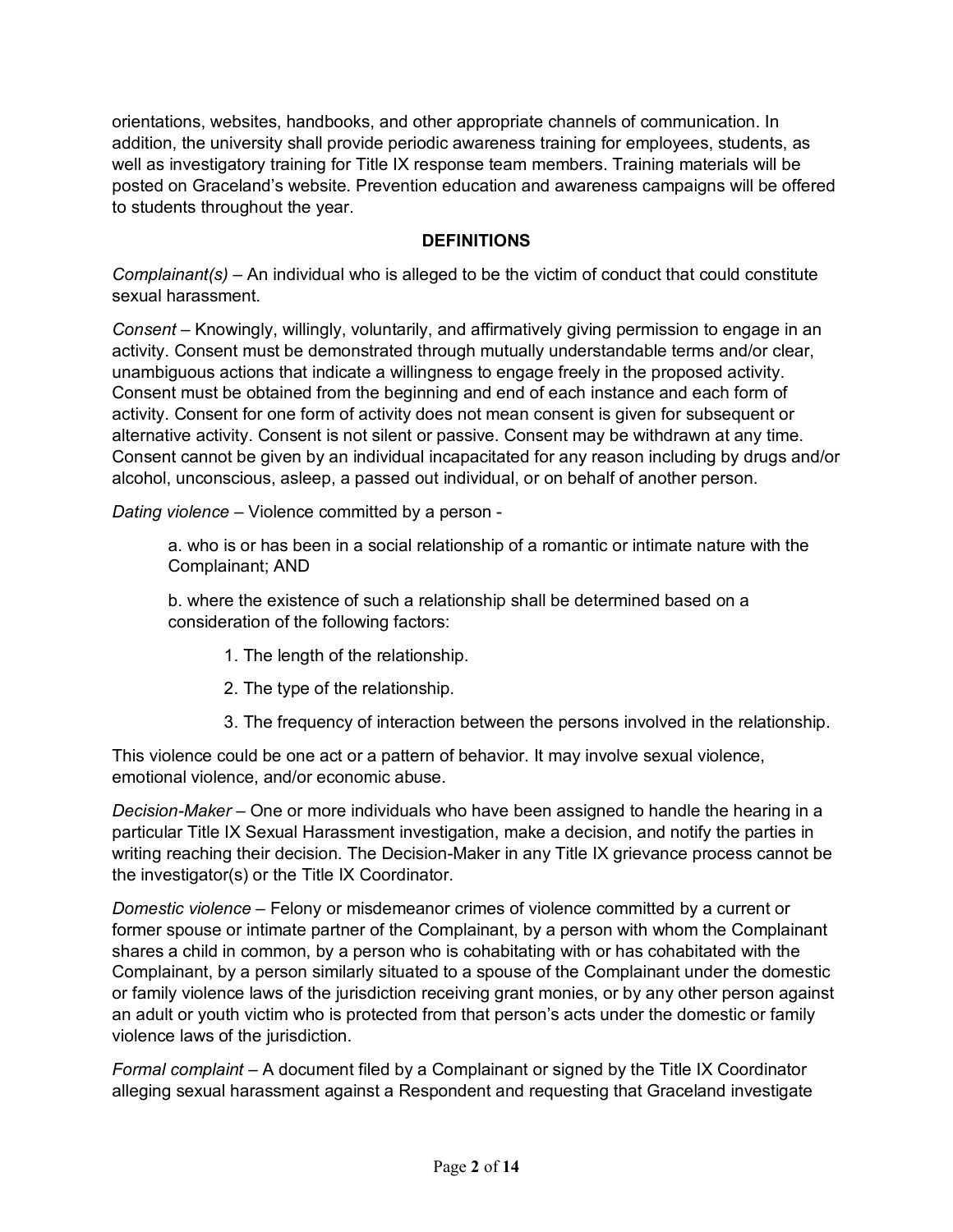the allegation of sexual harassment. When filed by a Complainant, the formal complaint must be a document or electronic submission, such as an email, that is physically or digitally signed by the Complainant.

*Report* – Information received verbally or in writing of potential harassment. In accordance with federal and state law, students may file confidential reports. Employees may not.

*Respondent* – An individual who has been reported to be the perpetrator of conduct that could constitute sexual harassment.

*Retaliation* – Any act or attempted act to seek retribution against a Complainant, Respondent, witnesses, or other person as a result of their involvement in any proceedings related to a complaint under this or any other policy. Retaliation can take many forms including but not limited to the following: firing, demoting, harassing, or otherwise treating an individual differently than before the involvement in the proceedings.

*Sexual assault* – Having or attempting to have sexual intercourse or sexual contact with another individual without consent. This includes sexual intercourse or sexual contact achieved by the use or threat of force or coercion.

*Sexual exploitation* – An act or acts committed through non-consensual abuse or exploitation of another person's sexuality for the purpose of sexual gratification, financial gain, personal benefit or advantage or any other non-legitimate purpose. Examples of sexual exploitation include but are not limited to: observing another individual's nudity or sexual activity without knowledge or consent of all parties involved; non-consensual streaming of images, photography, video or audio recordings of sexual activity or nudity without knowledge and consent of all parties involved; prostitution; exposing one's personal private areas in non-consensual circumstances, knowingly exposing another individual to a sexually transmitted disease or virus without knowledge; introducing incapacitation for the purpose of making another person vulnerable to non-consensual sexual activity.

*Sexual harassment* – Any of three types of misconduct on the basis of sex, all of which jeopardize the equal access to education that Title IX is designed to protect:

- A school employee conditioning an education benefit or service upon a person's participation in unwelcome sexual conduct (quid pro quo)
- Unwelcome conduct determined by a reasonable person to be so severe, pervasive, and objectively offensive that it effectively denies a person equal access to the school's education program or activity
- Sexual assault, dating violence, domestic violence, or stalking

*Sexual violence* – Any physical sexual act perpetuated against a person's will or where the person is incapable of giving consent. Inability to give consent includes when a person is incapacitated or unconscious, including when a person is under the incapacitating influence of drugs or alcohol. Sexual violence includes, but is not limited to, rape, sexual assault, sexual battery, sexual coercion, fondling, incest, and statutory rape.

*Supportive measures* – Individualized services reasonably available that are non-punitive, nondisciplinary, and not unreasonably burdensome to the other party while designed to ensure equal educational access, protect safety, or deter sexual harassment. A list of the range of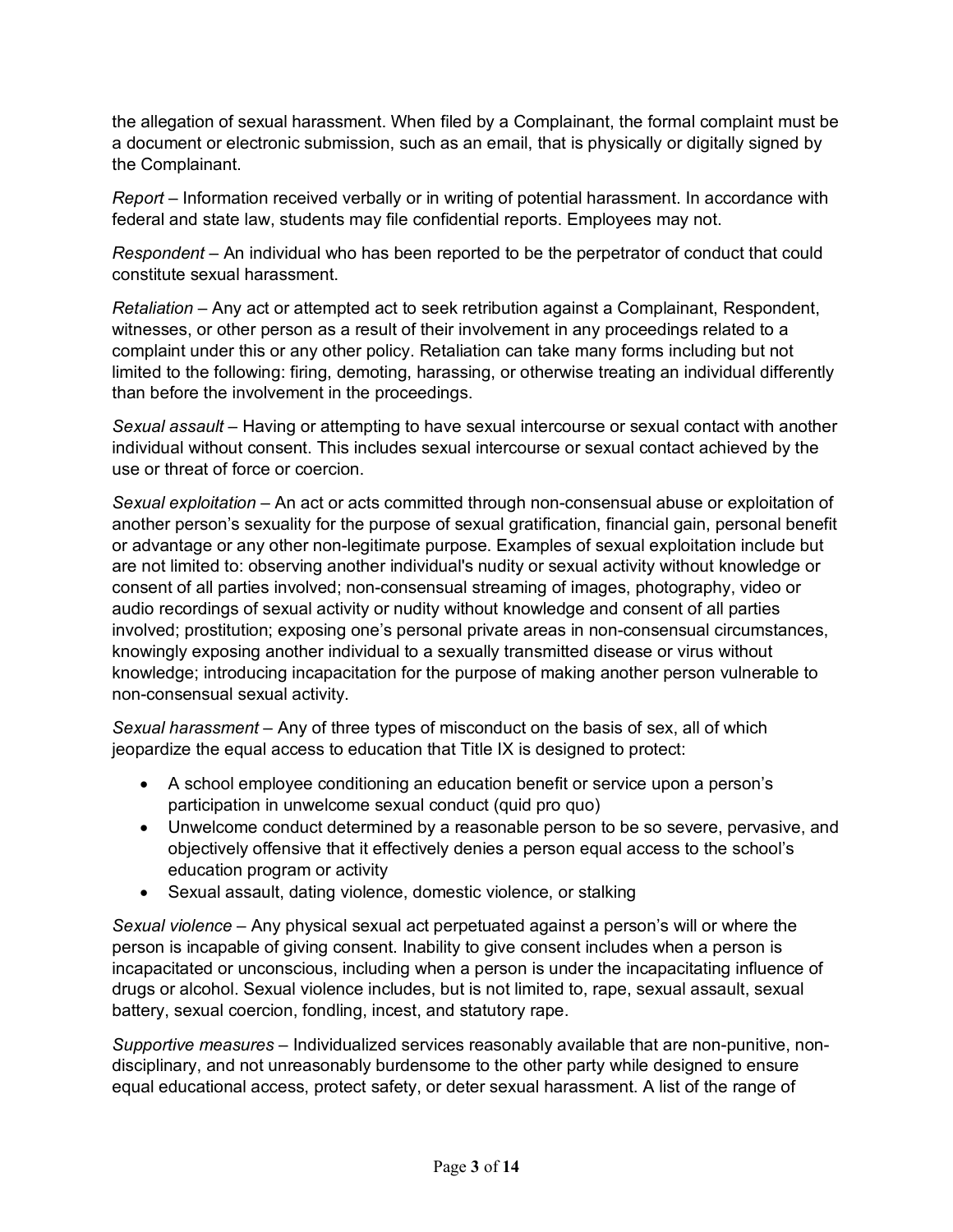supportive measures that may be implemented is provided in in Paragraph B of the Supportive Measures section of this Policy.

*Stalking* – A course of conduct (two or more times) whereby the alleged perpetrator maintains visual or physical proximity to a person without legitimate purpose; or conveys oral or written threats, implied or actual. This may include online behaviors. This course of conduct would cause a reasonable person to fear bodily injury or death to themselves or a third party, or suffer substantial emotional distress.

**NON-DISCRIMINATION STATEMENT:** Graceland University reaffirms its commitment to a safe and nondiscriminatory educational environment for all members of the community. Graceland does not discriminate on the basis of race, color, ethnicity, national origin, age, sex, gender, sexual orientation, gender identity or expression, marital status, veteran status, religion, physical or mental disability, creed, genetic status, or any other legally protected class. This statement applies to admission, employment, housing, athletics, and participation in programs, services, and activities. Graceland will not tolerate discrimination. All complaints will be investigated and dealt with according to the privacy statement below.

**PRIVACY STATEMENT:** Graceland is committed to protecting the privacy of all individuals in the Graceland community while complying with all notice requirements provided in Title IX regulations. In any report, investigation, or resolution under this policy, reasonable efforts will be made to protect the privacy interests of all individuals involved in a manner consistent with the need for a thorough review of the allegation(s). At all times, privacy of all parties will be respected and safeguarded. Information will only be shared with those University employees who need to know in order to assist in the review, investigation, or resolution of the complaint. All employees who are involved in Graceland's grievance process receive specific training and guidance about safeguarding private information. Records of any Title IX investigation (including matters related to the Violence Against Women Act) will be kept in a secure location, accessible only to the Title IX Coordinator and his/her designees. Records that are discarded will be discarded in a secure manner. To the extent such confidential information obtained by or in the possession of Graceland is shared with parties to a proceeding under this policy, such parties are responsible to maintain the confidential nature of such information/documents.

At Graceland, confidential assistance can be provided only by professionals who have a statutorily-protected confidentiality, including the Personal Counselors, Campus Health Services Professional(s), and/or the Campus Ministers. Employees (and students on the Independence, Missouri campus) may access confidential assistance through the Employee Assistance Program. Information shared with these confidential resources will not be shared with others without written consent unless required by law such as circumstances posing an imminent risk of harm to self or others. All other employees are required to report all incidences of sexual harassment to the Title IX Coordinator.

**NON-RETALIATION STATEMENT:** Graceland University will not tolerate any retaliation against any community member as a result of reporting allegations or being a Complainant, Respondent, or witness under this or any other Graceland policy. This includes retaliation against an individual, group or third party. Any perceived retaliation will be dealt with in accordance with the applicable disciplinary policy. Complaints of retaliation should be filed with any member of the Title IX response team.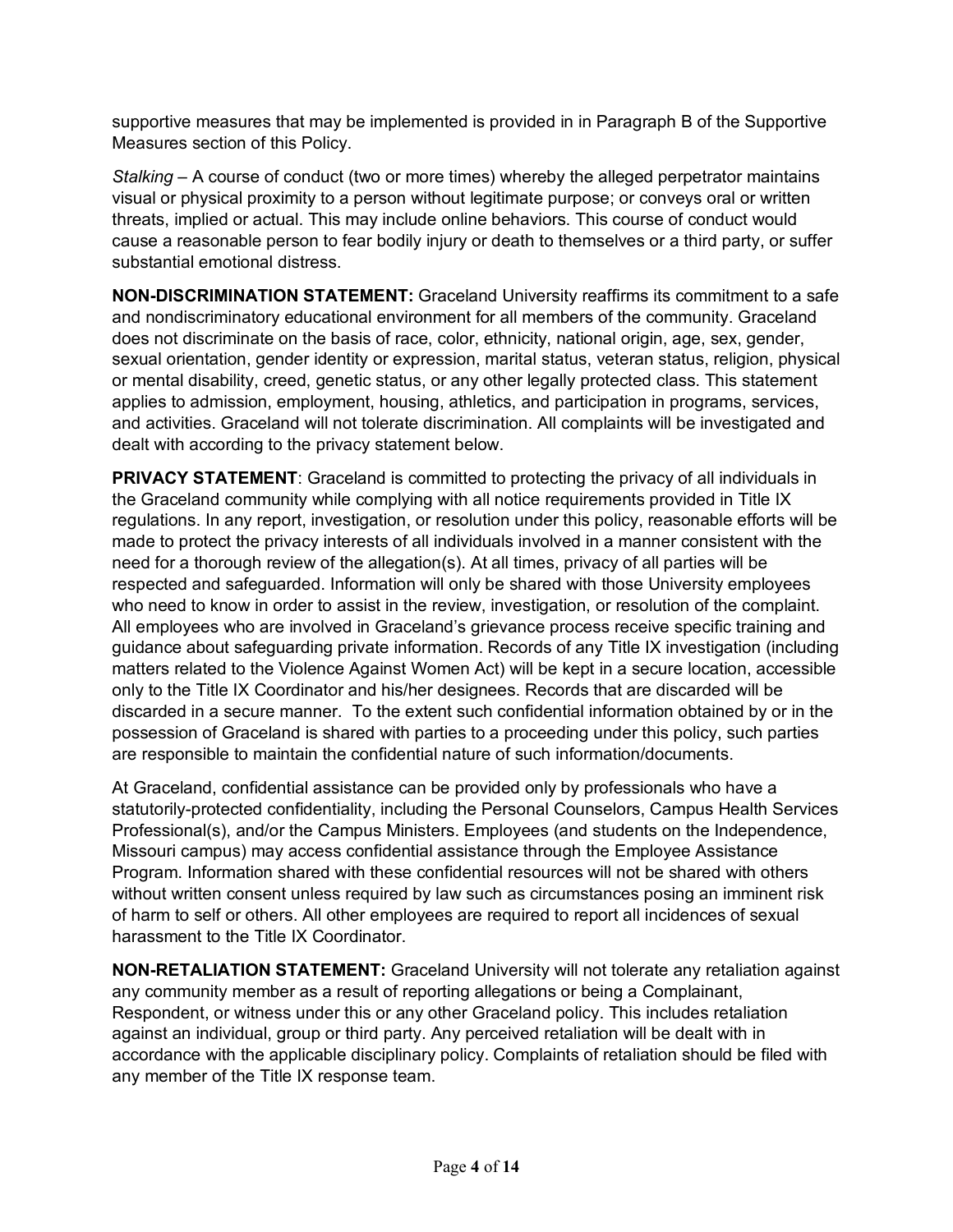**CONSENSUAL RELATIONSHIPS:** Faculty, staff, and others (including volunteers) who educate, supervise, evaluate, employ, counsel, coach, and/or otherwise guide students and/or employees should understand the power differential in the relationship they have with students and/or employees. Intimate or sexual relationships where there is a differential in power or authority produce risks for every member of the community, and such relationships undermine the professionalism of faculty and staff. Both faculty and staff members are expected to maintain professional, non-sexual relations with students.

When a member of the faculty or staff is in a position to evaluate and/or supervise a student, sexual relations are unconditionally unacceptable (with the exception of marital relationships wherein a faculty member may have a spouse as a student). When such a supervisory relationship is present, sexual relations are clearly detrimental to the educational process and to an environment free of favoritism and/or the appearance of favoritism.

Even when no supervisory relationship is present, sexual intimacy between a student and a member of the faculty or staff can be detrimental in a professional education environment. Although the initiator of a sexual relationship may be a student, it is the institutional responsibility of the faculty or staff member to deal with such a situation, at its inception, in a professional manner. In the event of a formal complaint and investigation, although credibility determinations will not be made based on the faculty or staff member's status as a Respondent, an objective evaluation of all relevant evidence may include a consideration of the difference in status between the persons involved in order to make a determination regarding the issue of consent.

**RESOURCES:** Graceland University is committed to respecting all members of the Graceland community and treating everyone with dignity. Graceland recognizes that the decision whether or not to make a report and choosing how to proceed can be difficult. We encourage any individual who has questions to seek the support of campus and community resources. These resources can provide guidance in making decisions, information about available resources and procedural options, and assistance to any party in the event that a report and/or resolution under this policy are pursued.

Graceland encourages university community members to make a prompt report of any alleged incident of sexual harassment to local law enforcement and Graceland's Title IX coordinator. For students who are not prepared to make a report but are still seeking information and support, there are confidential resources available, as designated below. These confidential resources will not share information with Graceland without the individual's consent. Employees may seek confidential resources by calling the Employee Assistance Program (EAP). Information about that benefit is available in My Graceland.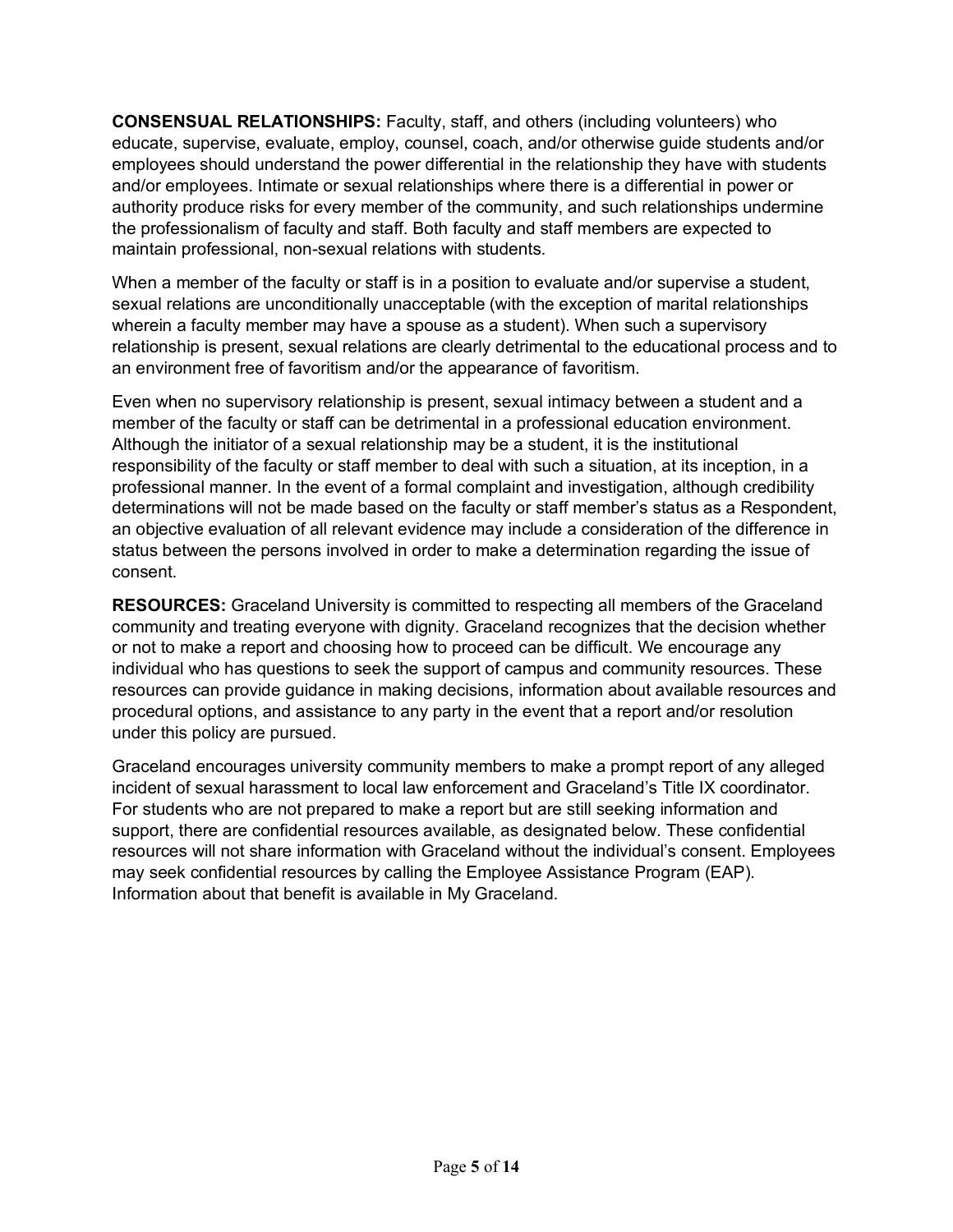| <b>On-Campus Confidential Resources</b> |                                                                                                                     |  |  |  |
|-----------------------------------------|---------------------------------------------------------------------------------------------------------------------|--|--|--|
| Confidential Personal Counseling:       | Dee White Eye, MSW, LISW<br>641-784-5463<br>ddw1@graceland.edu<br>Office: Room # 20 in Newcom Student Union         |  |  |  |
| <b>Confidential Campus Ministries:</b>  | Mike Hoffman, Campus Minister<br>641-784-5466<br>mhoffman@graceland.edu<br>Office: Room# 19 in Newcom Student Union |  |  |  |

In addition to the confidential resources, Graceland community members have access to various resources provided on campus. While not bound by confidentiality, these resources will maintain the privacy of an individual's information within the limited circle of those individuals who need to know such information.

| <b>Other Campus Resources</b>     |             |                                                                                                                             |  |  |  |
|-----------------------------------|-------------|-----------------------------------------------------------------------------------------------------------------------------|--|--|--|
| Campus Security: 641-784-5199     |             |                                                                                                                             |  |  |  |
| Title IX Coordinator: Dave Schaal |             | dschaal@graceland.edu<br>641-784-5106<br>1 University Place<br>Lamoni, Iowa 50140<br>Office: Room #27, Newcom Student Union |  |  |  |
| Dean of Students:                 | Dave Schaal | dschaal@graceland.edu<br>641-784-5106<br>1 University Place<br>Lamoni, Iowa 50140<br>Office: Room #27, Newcom Student Union |  |  |  |

Students, faculty, and staff may also access resources in the local community. These establishments can provide crisis intervention services, counseling, medical attention, and assistance in interfacing with the criminal justice system. All individuals are encouraged to use the resources that are suitable to their needs, whether on- or off-campus.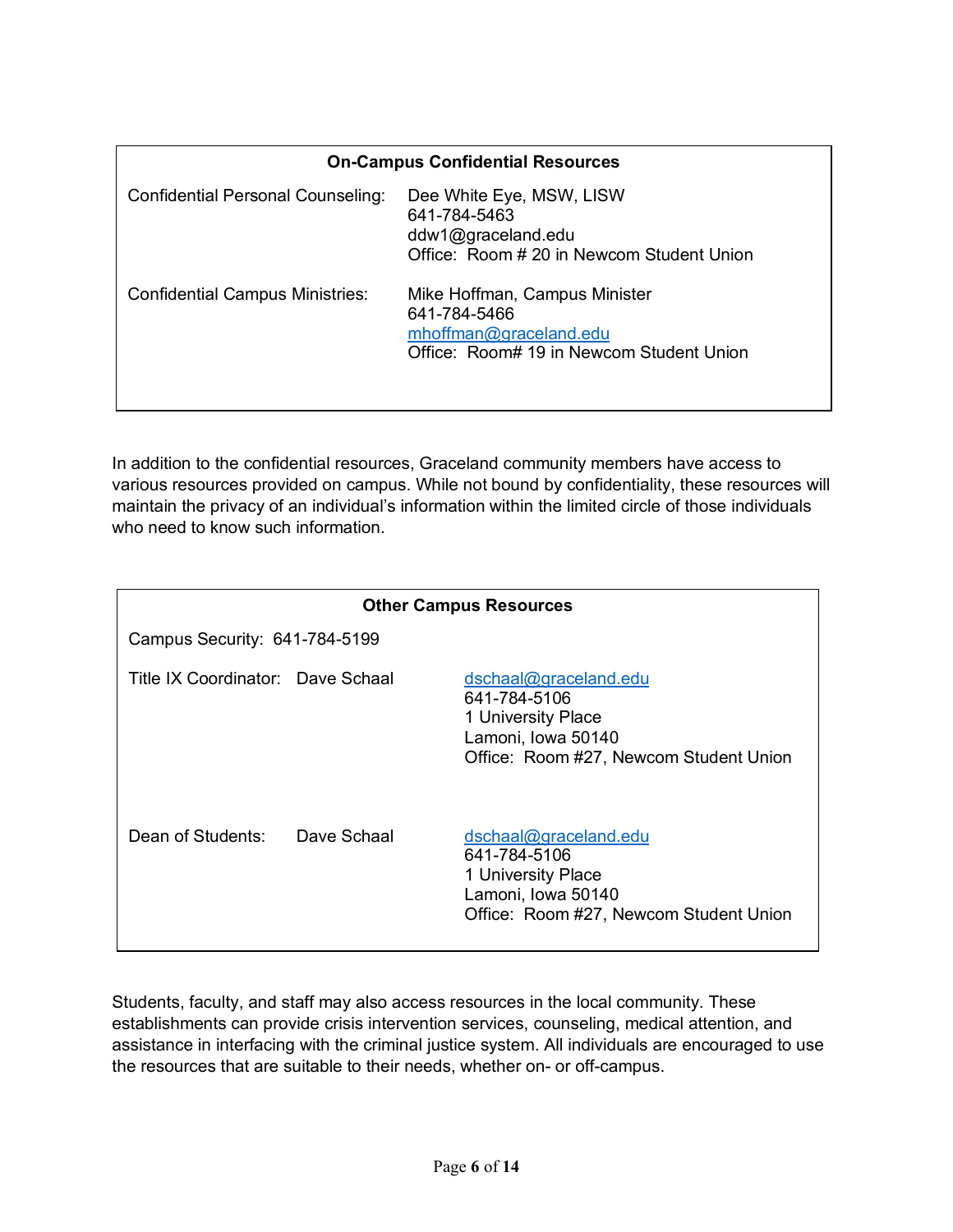Graceland University maintains an excellent relationship with the Lamoni and Independence Police and Fire Departments to safeguard the campuses. Our Residence Life staff are also welltrained and ready to respond to emergencies of all kinds.

| <b>Off-Campus Confidential Resources</b>                                                                                                               |  |  |  |
|--------------------------------------------------------------------------------------------------------------------------------------------------------|--|--|--|
| Lamoni: Crisis Intervention & Advocacy Center 24 hour Crisis Line 1-800-400-4884<br>Adel, IA 50003 Office: 515-993-4095                                |  |  |  |
| Lamoni: Decatur County Hospital (641) 446-4871<br>1405 NW Church St, Leon, IA 50144                                                                    |  |  |  |
| Lamoni: Community Health Centers of Southern Iowa (641) 784-3371<br>802 E Ackerley St, Lamoni, IA 50140                                                |  |  |  |
| Independence: Metropolitan Organization to Counter Sexual Assault (MOCSA)<br>24 Hour Crisis Line: MO (816) 531- 0233, KS (913) 642-0233; www.mocsa.org |  |  |  |
| Independence: CenterPoint Medical Center (816) 698-7000<br>19600 E. 39th Street, Independence, MO 64057                                                |  |  |  |
| Independence: Missouri Sexual Abuse and Neglect Hotline, 1-800-392-0210                                                                                |  |  |  |

#### **Advocates**

**Lamoni:** Crisis Intervention & Advocacy Center 24 Hour Crisis Line 1-800-400-4884 These advocates will come to Lamoni as needed.

**Independence:** New Directions Behavioral Health; https://www.ndbh.com/ ; 855-340-6487

**Independence:** Metropolitan Organization to Counter Sexual Assault (MOCSA) **24 Hour Crisis Line:** MO (816) 531- 0233; KS (913) 642-0233; www.mocsa.org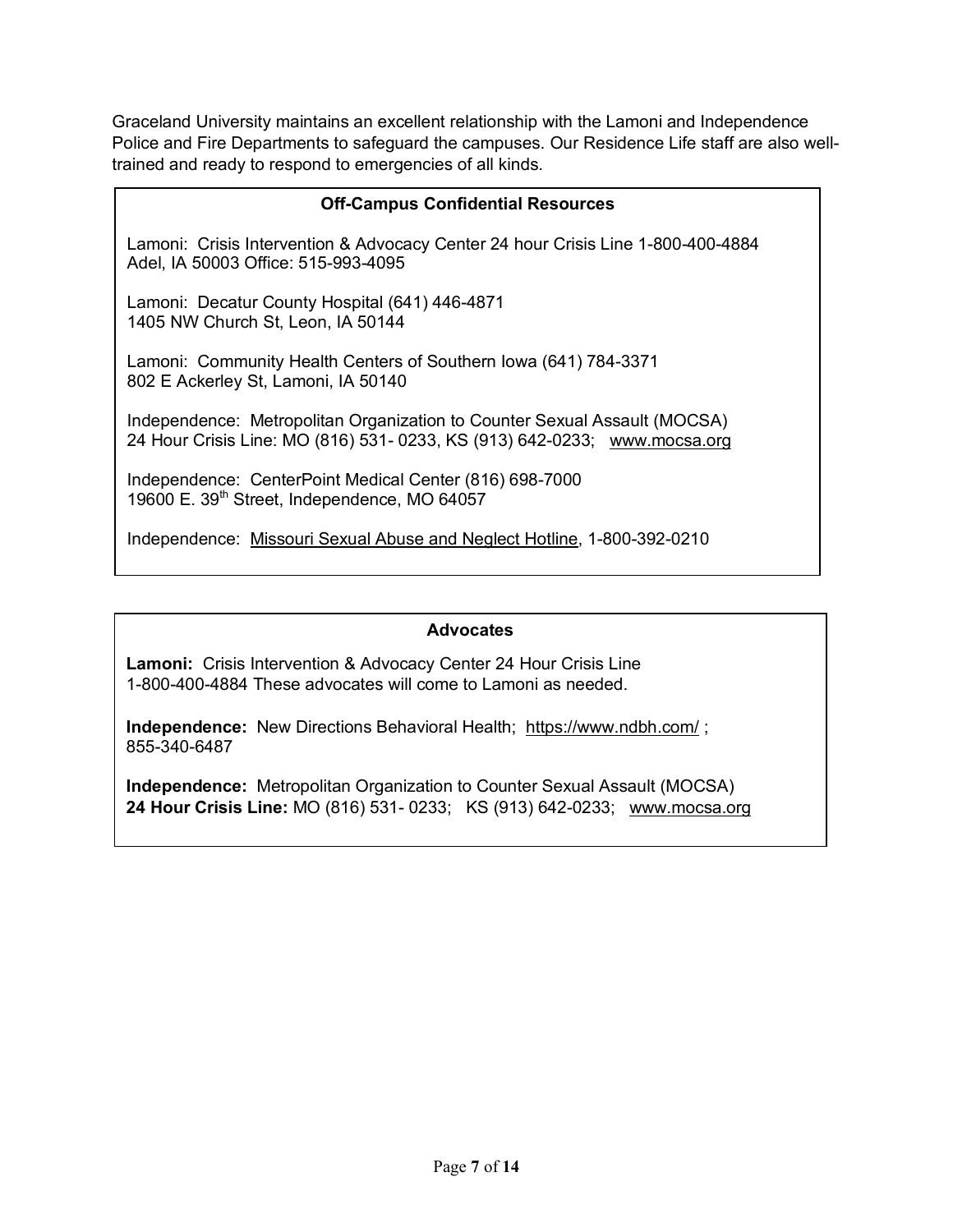| <b>Community Resources --Lamoni</b>                                                                                                                                                                                                      |
|------------------------------------------------------------------------------------------------------------------------------------------------------------------------------------------------------------------------------------------|
| Lamoni Police Department (641) 784-8711<br>135 S Linden St, Lamoni, IA 50140                                                                                                                                                             |
| Crisis Intervention & Advocacy Center 24 hour Crisis Line 1-800-400-4884<br>Adel, IA 50003 Office: 515-993-4095                                                                                                                          |
| Decatur County Hospital (641) 446-4871<br>1405 NW Church St, Leon, IA 50144                                                                                                                                                              |
| <b>Community Health Centers of Southern Iowa (641) 784-3371</b><br>802 E Ackerley St, Lamoni, IA 50140<br>Any exams do not obligate you to file criminal charges; evidence is stored<br>by the police to preserve the chain of evidence. |
| <b>Jowa Sexual Abuse Hotline 1-800-284-7821</b>                                                                                                                                                                                          |
| <b>National Coalition Against Domestic Violence</b><br>http://www.ncadv.org                                                                                                                                                              |
| National Domestic Violence Hotline 1-800-799-SAFE (7233)<br>TTY: 1-800-787-3244<br>http://www.ndvh.org                                                                                                                                   |
| <b>National Sexual Violence Resource Center</b><br>http://www.nsvrc.org                                                                                                                                                                  |

**STD Hotline** 1-800-227-8922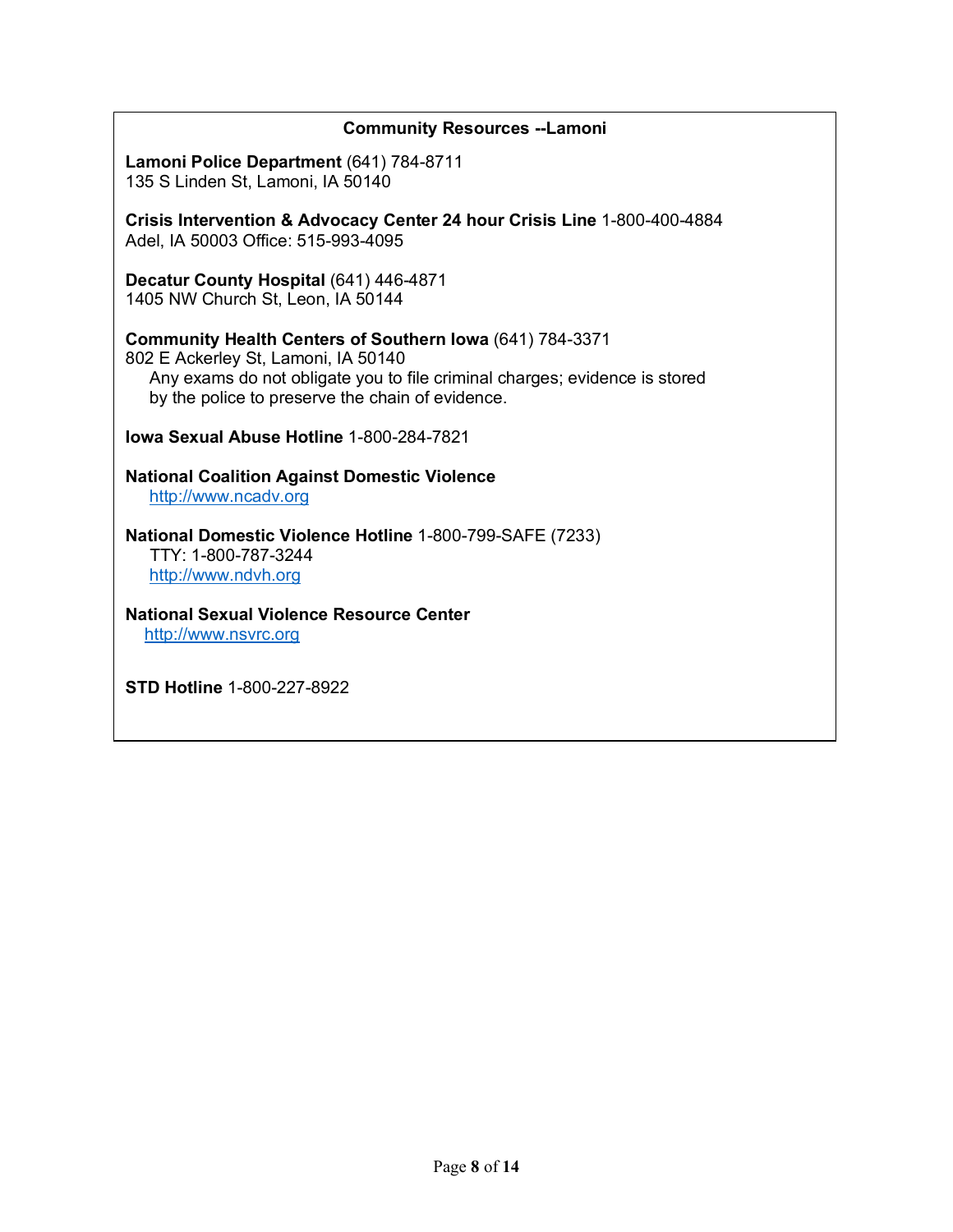#### **Community Resources--Independence**

#### **Independence Police Department**

(816) 325-7300 223 N Memorial Drive, Independence, MO 64050

#### **Jackson County Sheriff's Department**

4001 NE Lakewood Ct Lees Summit, MO 64064 Phone: 816-524-4302 Fax: 816-524-4340

#### **Jackson County Health Department**

313 S Liberty St, Independence, MO 64050 (816) 404-6416

#### **Metropolitan Organization to Counter Sexual Assault (MOCSA)**

3100 Broadway, Ste. 400 Kansas City, MO 64111 Phone: 816-931-4527 Crisis Line: 816-531-0233 Fax: 816-931-4532 Website: www.mocsa.org (816) 931-4527

#### **Kansas City Sexual Assault Nurse (SANE)**

Truman Medical Center 2301 Holmes Kansas City, MO 64108 Phone: 816-404-3675 Fax: 816-404-1156

#### **Kansas City Anti-Violence Project**

P O Box 411211 Kansas City, MO 64141 Phone: 816-348-3665 Email: info@kcavp.org Website: www.kcavp.org

### **REPORTING**

Graceland is committed to providing a variety of welcoming and accessible ways for employees and students to voice concerns about instances of sexual harassment. Reporting an issue is the best way for the community to help an individual receive the resources, support, and accommodations available at Graceland. Not only does reporting help the individual, communication about issues related to sexual harassment can help prevent sexual harassment. The information reported can illuminate patterns of behavior, help identify immediate threats to the safety of the community, and systemic issues.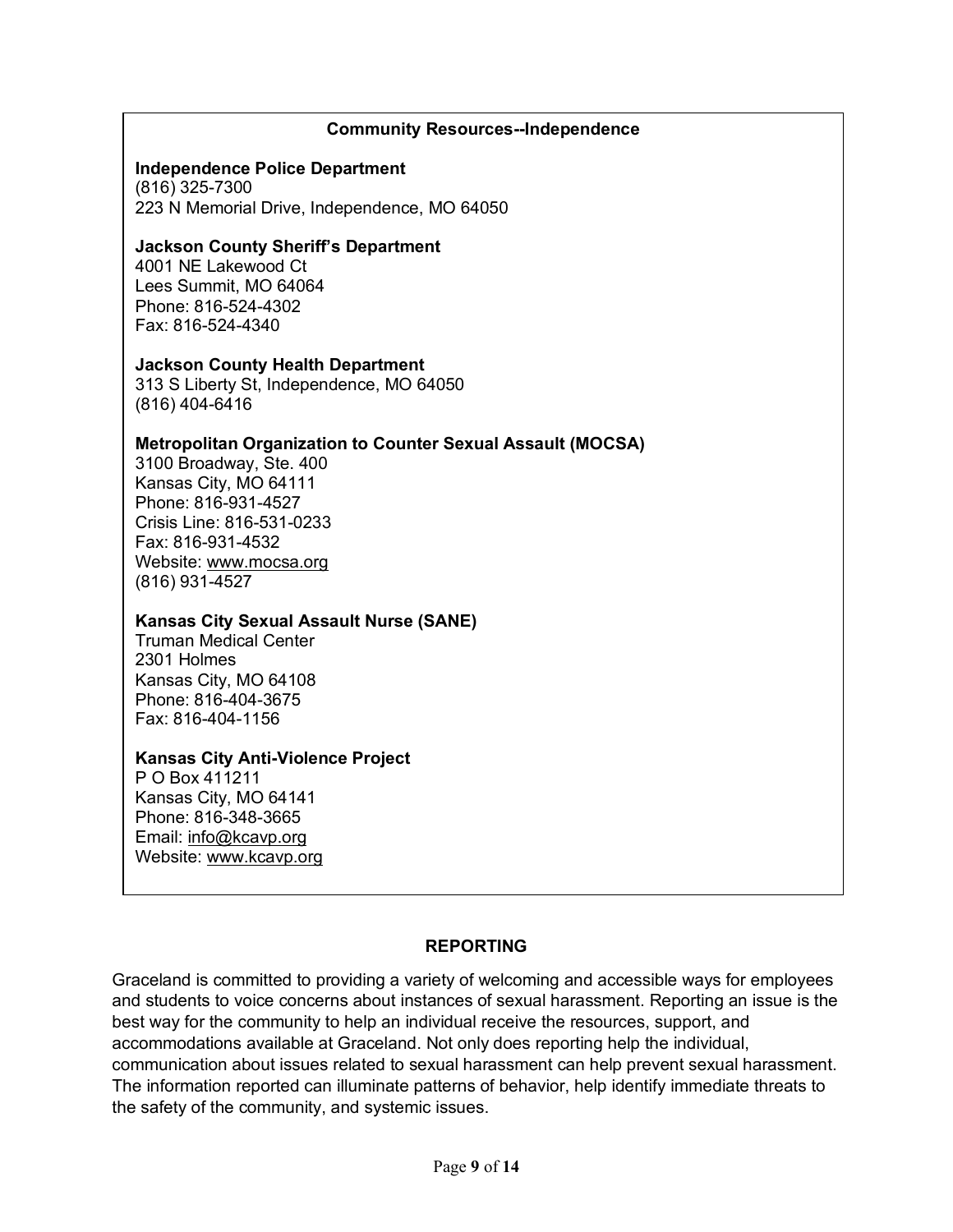Any person may report an incident of alleged sexual harassment to the Title IX Coordinator at any time, including during non-business hours, by using the phone number, e-mail address, or mailing address listed above for the Title IX Coordinator. All Graceland employees, including faculty, staff, volunteers, and house presidents who have a responsibility for student welfare are required to share with the Title IX Coordinator any report of alleged sexual harassment they receive. Employees who have statutory confidentiality do not and will not report incidents without the permission of the reporter (unless the report involves a minor or imminent danger to the community). Any leader who knew about an incident that is reportable under this policy and took no action to stop it or failed to report it to the Title IX Coordinator may be subject to disciplinary action.

Upon receiving a report of alleged sexual harassment, the Title IX Coordinator will promptly contact the Complainant confidentially to discuss the availability of supportive measures with or without the filing of a formal complaint and will consider the Complainant's wishes regarding supportive measures. The Title IX Coordinator will also explain the process for filing a formal complaint.

At the time a report is made, a student Complainant does not have to decide whether or not to file a formal complaint. Choosing to make a report and deciding how to proceed after making the report can be a process that unfolds over time. The Title IX Coordinator will make reasonable efforts to respect an individual's autonomy in making these important decisions and to provide support that will assist each individual in making that determination. In some cases, the Title IX Coordinator may file a formal complaint over the wishes of a Complainant if it involves a minor or if such action is not unreasonable in light of known circumstances that would suggest that filing a formal complaint is necessary for the protection of the campus community. The University, as required by law, will take prompt remedial action when an employee makes a report.

### **A. Emergency/Intermediate Reporting Options**

Graceland encourages all individuals to seek assistance from a medical provider and/or law enforcement immediately after an incident of sexual harassment. This is the best option to ensure preservation of evidence and to begin a timely investigative and remedial response. Graceland will assist any of its community members to get to a safe place and will provide transportation to the hospital, coordination with law enforcement, and provide information about Graceland's resources and complaint processes.

Assistance is available 24 hours a day year-round by calling the Lamoni Police Department (911 for emergencies or 641-784-8711); or the Independence Police Department (911 for emergencies or 816-325-7980). Assistance is available from campus security (Lamoni) 24 hours a day on Saturday and Sunday and after 7:00 pm on weekdays by calling campus security (641- 784-5199). Any individual may request that a member of Campus Security and/or the Lamoni / Independence Police Department respond and take a report. Any individual may also request to speak with a campus confidential resource or a member of the Title IX Response Team.

There is a limited window of time (typically 72 to 96 hours) following an incident of sexual assault to preserve physical and other forms of evidence. Taking the step to gather evidence immediately does not commit an individual to any course of action. The decision to seek medical attention and gather any evidence will remain confidential and preserve the full range of options to seek resolution through Graceland's grievance process and/or criminal action.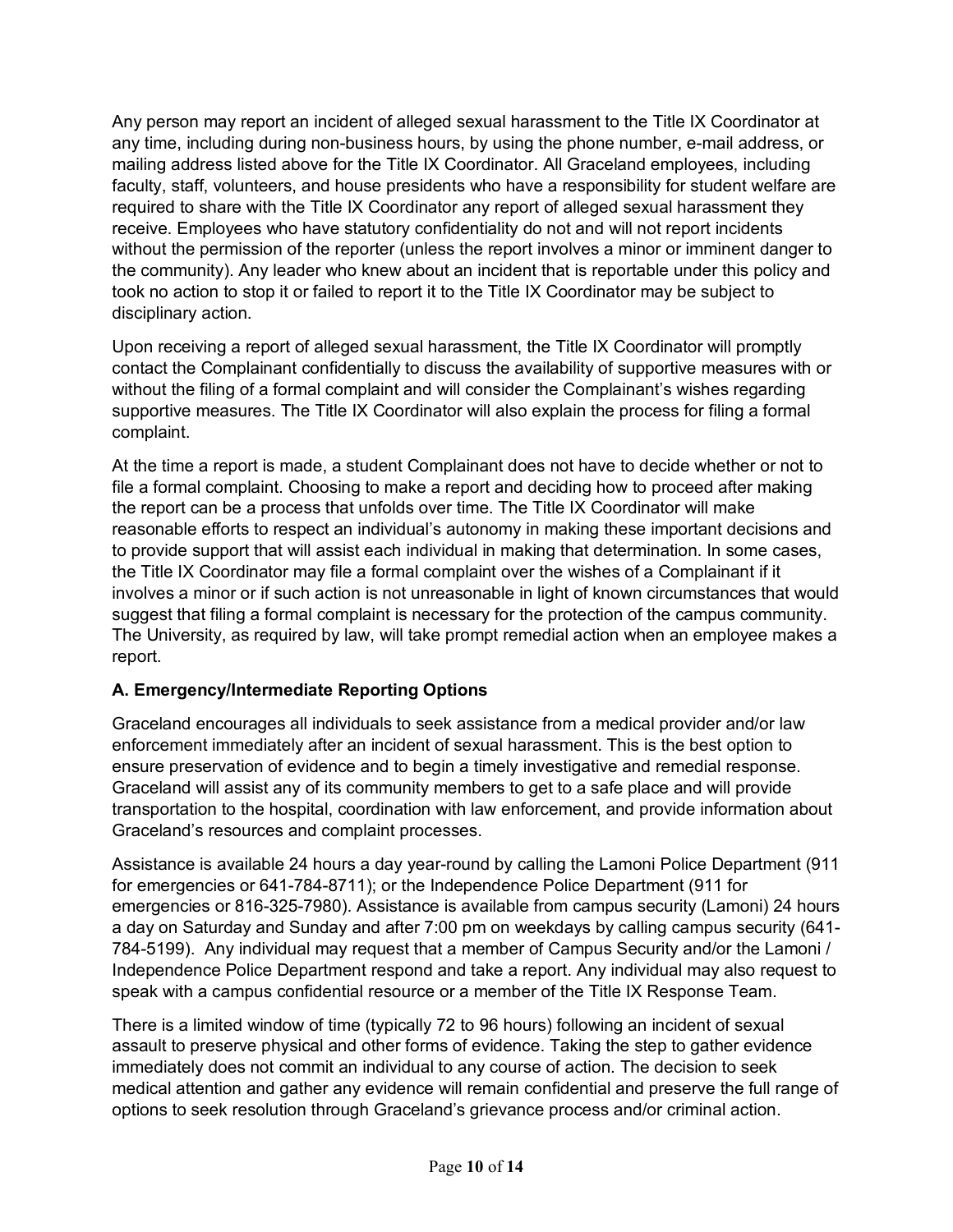### **B. The Title IX Grievance Process**

This Title IX Grievance Process applies when 1) Graceland has actual knowledge of sexual harassment; 2) the alleged harassment occurred within the university's education program or activities, regardless of location (both on and off campus); and 3) the alleged harassment happened against a person in the United States.

If the allegations in a formal complaint did not occur in a Graceland-sponsored educational program or activity in the United States, then the allegations will be dismissed for purposes of the Title IX investigation only. The investigation and remedies for allegations of sexual harassment, as defined in this Policy, that do not meet the above requirements for the Title IX grievance process will be addressed through Graceland's Code of Conduct as appropriate.

Not every member of the Title IX team is involved in every issue; only those who "need to know" attend to the issue at hand.

Graceland's policy, definitions, and burden of proof may differ from Iowa or Missouri criminal law. A Complainant may seek resolution through the University's Title IX grievance process; Graceland's Code of Conduct (when a person has experienced sexual harassment, discrimination, or sexual misconduct that does not fall under Title IX's jurisdiction); and/or may pursue criminal action. Neither law enforcement's determination whether or not to prosecute a Respondent, nor the outcome of any criminal prosecution, are determinative of whether harassment, discrimination, or sexual misconduct under this policy has occurred. Proceedings under this Policy may be carried out prior to, simultaneously with, or following civil or criminal proceedings off-campus.

If the Complainant decides to file a formal report, the Title IX Coordinator will initiate the investigatory process as outlined in Appendix A: Procedures for Title XI Investigations of Sexual Harassment. This process will include a live hearing facilitated by the Decision-Maker who will permit cross-examination of all parties and witnesses.

The grievance process will be consistent and transparent. It will treat Complainants equitably by providing remedies any time a Respondent is found responsible. It will treat Respondents equitably by not imposing disciplinary sanctions without following the grievance process outlined in Appendix A: Procedures for Title XI Investigations of Sexual Harassment. The process will include objective evaluation of all relevant evidence, and will avoid credibility determinations based on a persons' status as a Complainant, Respondent, or witness.

The grievance process requires all Title IX personnel to be free from conflicts of interest or bias for or against Complainants or Respondents. Training of Graceland's Title IX personnel will include the following: training on the definition of sexual harassment; the scope of Graceland's education program/activity; how to conduct an investigation and grievance process, including hearings and informal resolution processes; and how to serve impartially.

Throughout the grievance process, the Respondent shall be presumed not responsible for the alleged conduct until a determination regarding responsibility is made at the conclusion of the grievance process. If a Respondent is found to be responsible for the alleged conduct, then remedies must be prescribed. Remedies will be designed to maintain the Complainant's equal access to education and may include any of the individual supportive measures listed below.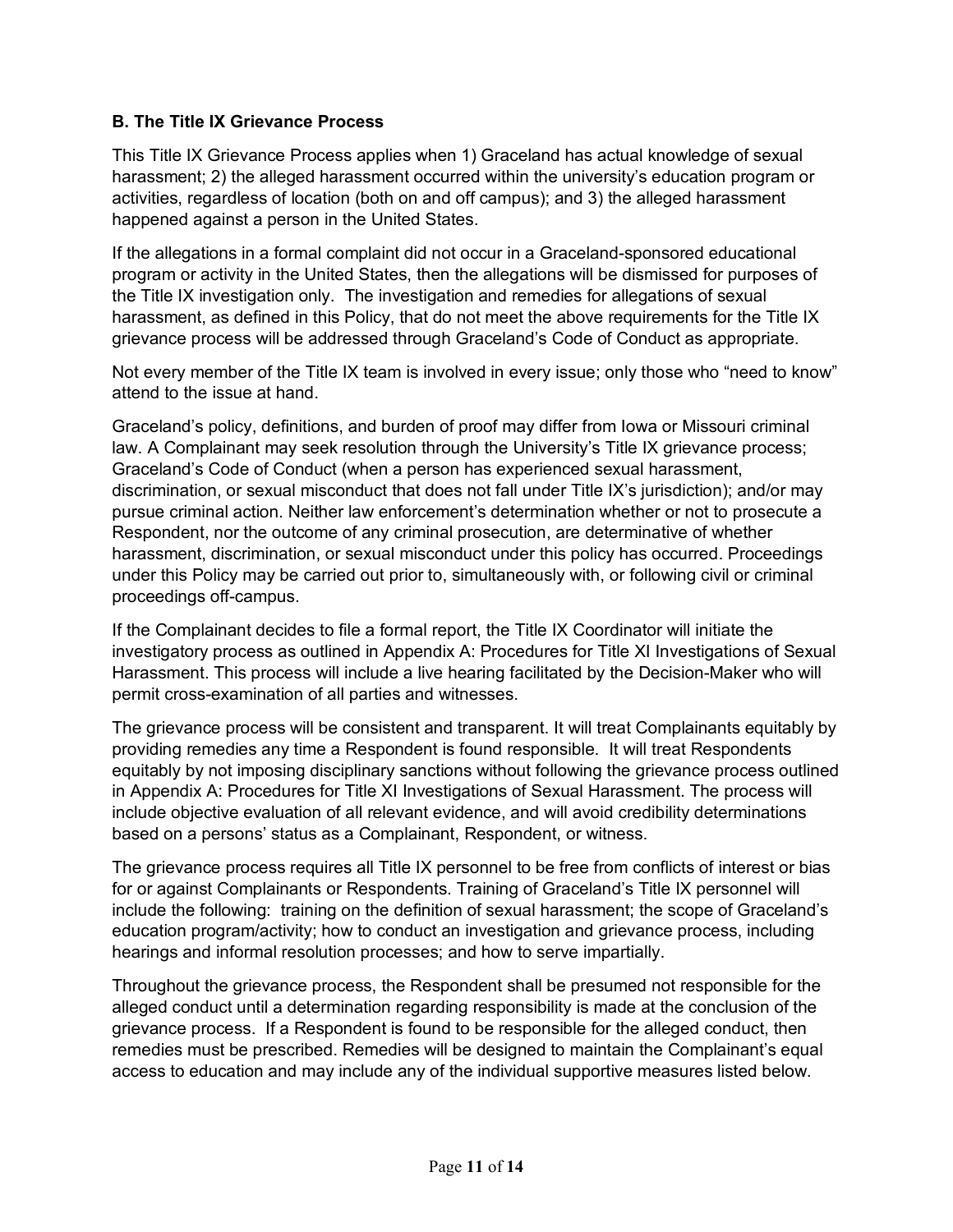Remedies may also include disciplinary action against the Respondent, as listed in Appendix A: Procedures for Title XI Investigations of Sexual Harassment.

Graceland's decision in all Title IX matters will be based on a preponderance of the evidence in determining the resolution.

# **C. False Reporting**

Graceland takes the validity of information very seriously, as a charge of sexual harassment may have severe consequences. A Complainant who makes a report that is later found to be intentionally false or made maliciously without regard for truth may be subject to disciplinary action including, but not limited to, expulsion, suspension, or termination of employment, as applicable. This provision does not apply to reports made in good faith, even if the allegations in the report are not substantiated through an investigation. Charging an individual with a Graceland Code of Conduct violation for making a materially false statement in bad faith in the course of a Title IX grievance proceeding does not constitute retaliation.

# **D. Reports Involving Minors**

In compliance with Iowa Code 261.9 (1)(h): Child Abuse Reporting Law, the University will report all suspected child abuse and neglect involving minors, including sexual assault, to law enforcement. See HR-12 - Child Abuse Reporting Policy for Graceland Locations in Iowa.

In compliance with Missouri Code 210.109-183: Child Abuse Reporting Law, the University will report all suspected child abuse and neglect involving minors, including sexual assault, to law enforcement.

# **SUPPORTIVE MEASURES**

# **A. Overview**

Upon receipt of a report of sexual harassment, Graceland will impose reasonable and appropriate supportive measures designed to provide equal educational access, protect safety, and deter sexual harassment. Graceland will maintain consistent contact with the parties to ensure that all safety, emotional and physical well-being concerns are being addressed. Any of the supportive measures listed below may be imposed regardless of whether a formal complaint is filed.

All individuals are encouraged to report concerns about failure of another individual to abide by any restrictions imposed by supportive measures. Graceland will take immediate and responsive action to enforce a previously implemented measure.

# **B. Range of Supportive Measures**

Supportive measures will be implemented at the discretion of the University; however, supportive measures will be non-punitive, non-disciplinary, and not unreasonably burdensome to the other party prior to any written determination that Respondent is found responsible for an alleged sexual harassment. Potential measures that may be applied to the Complainant and/or the Respondent include:

• Access to counseling services and assistance in setting up initial appointment, both on and off campus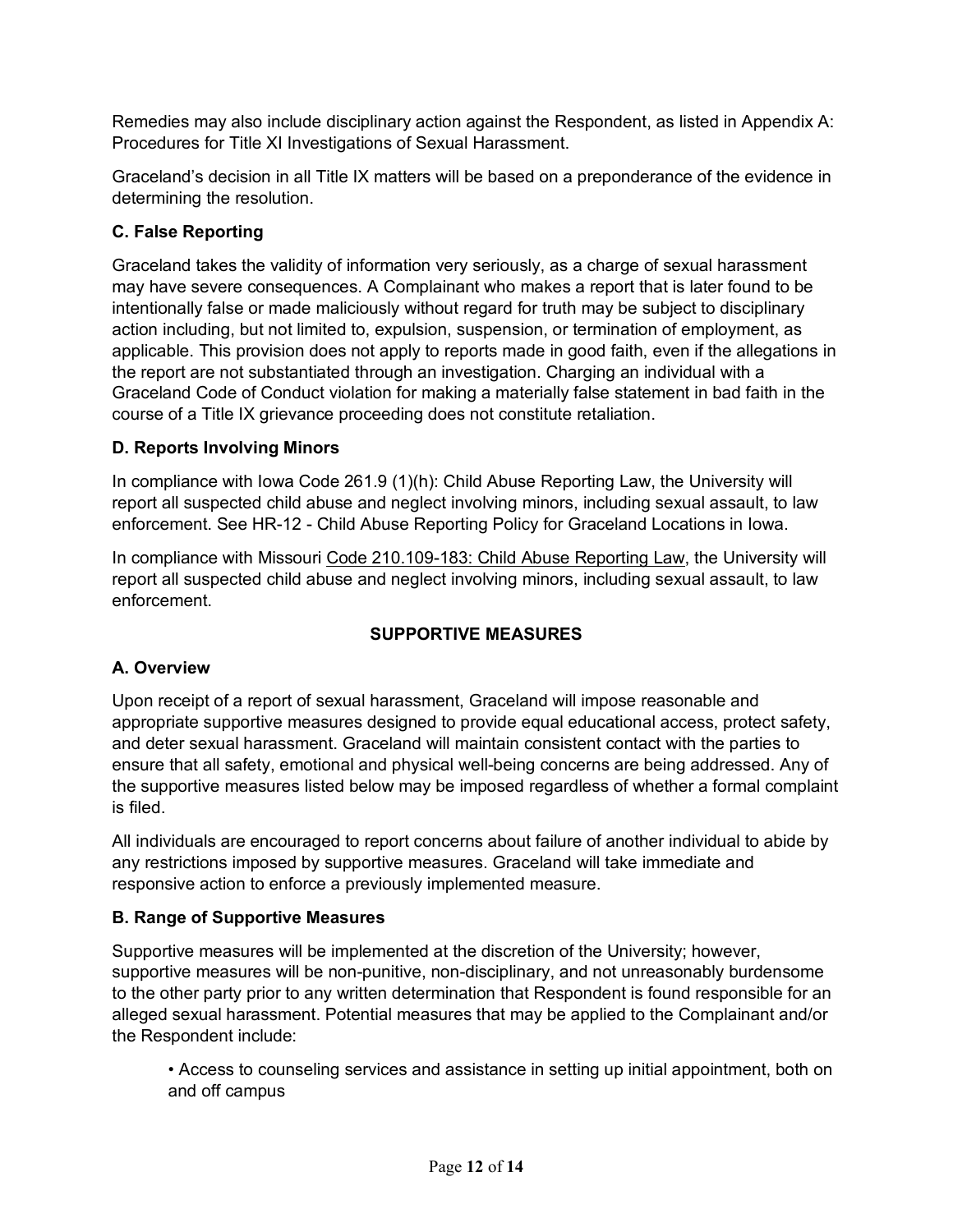• Imposition of a campus No-Contact Order, which may include but are not limited to prohibiting one or more parties from having physical, phone, written, text, social media, or third party contact with one or more other parties.

- Rescheduling of exams and assignments
- Providing alternative course completion options
- A change in class schedule or transferring sections, including the ability to drop a course after the deadline to drop a course
- A change in work schedule or job assignment
- A change in student's University-owned residence
- Limiting an individual or organization's access to certain University facilities or activities pending resolution of the matter
- A voluntary leave of absence
- Providing academic support services, such as tutoring
- Any other remedy which can be tailored to the involved individuals to achieve the goals of this policy
- A change of office space

### **C. Interim Judicial Order**

An individual may also choose to pursue other interim measures separate from the Title IX Grievance Process outlined in this Policy, such as a judicial no contact, restraining or protective order. Various resource contacts may assist with such judicial or criminal orders. Such orders should be provided to the Dean of Students (for students), or Human Resources (HR) (for employees) for campus implementation.

### **D. Time Frames for Resolution**

Graceland seeks to resolve all reports of alleged harassment, discrimination, or sexual misconduct within 60 calendar days.

In general, a Complainant and Respondent can expect to receive periodic updates as to the status of the review or investigation. In the event that the investigation and resolution exceed this time frame, Graceland will notify all parties of the need for additional time, and best efforts will be made to complete the process in a timely manner while balancing principles of thoroughness and fundamental fairness with promptness.

### **E. Appeals**

Following the live hearing, both the Complainant and the Respondent will be notified of the hearing's outcome in a written determination issued by the Decision-Maker regarding responsibility with findings of fact, conclusions about whether the alleged conduct occurred, rationale for the result as to each allegation, any disciplinary sanctions imposed on the Respondent, and whether remedies will be provided to the Complainant. Both will be informed of the right to appeal the outcome of the hearing. All appeals must be in writing and must be